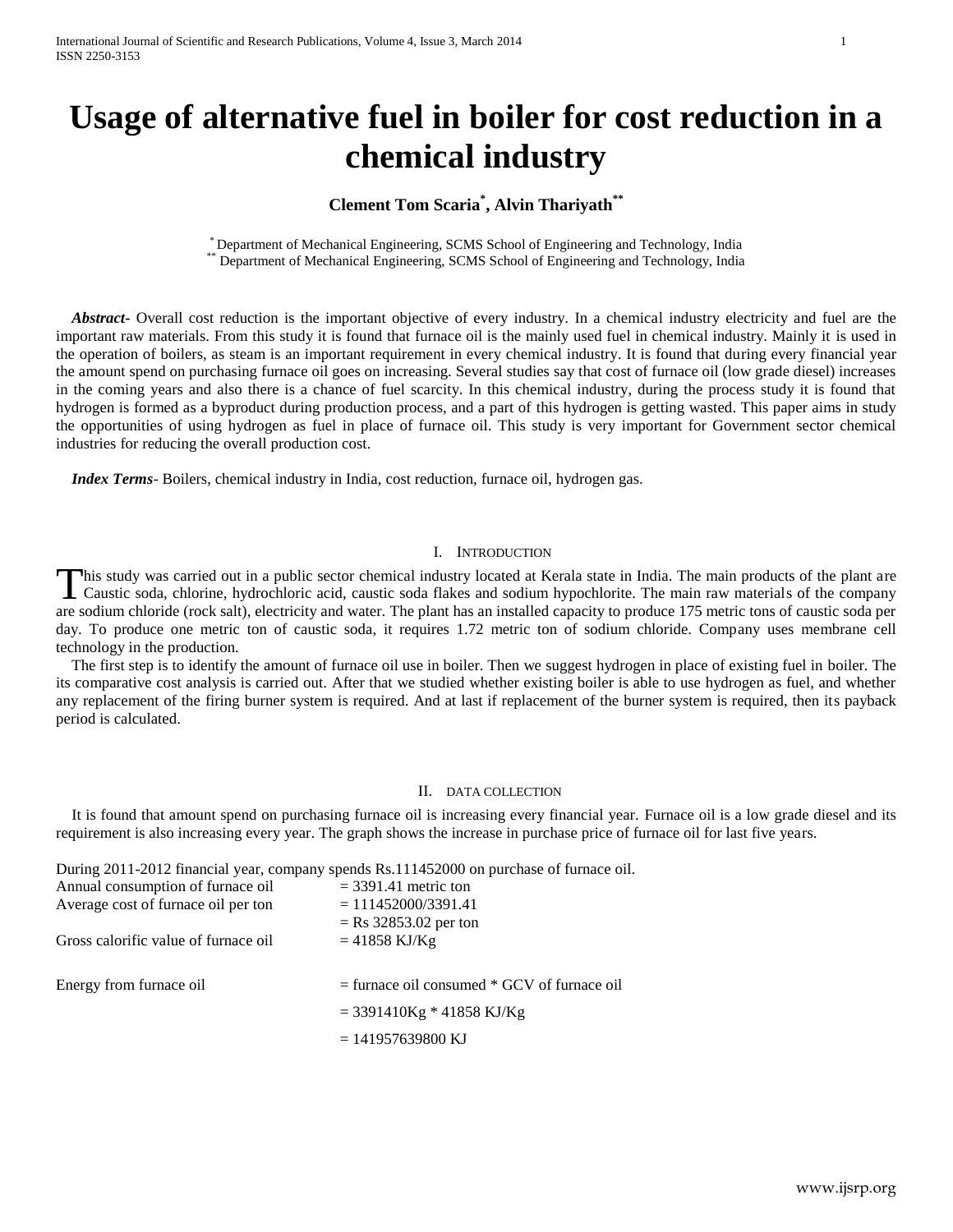

Fig 1: Total amount of money spend on purchasing furnace oil for last five years

# III. WORK DONE

From the process study carried out in chemical industry it is found that hydrogen is produced during the electrolysis as a byproduct. A part of hydrogen is used for producing hydrochloric acid. But it is found that still an amount of hydrogen is getting wasted. This is can be utilized as an alternative fuel in boilers in place of furnace oil.

## 3.1 CALCULATION OF THE AMOUNT OF HYDROGEN WASTED

The main process is  $NaCl + H_2O \longrightarrow NaOH + H^+ + Cl^-$ Based on the data available from the company, 1.72 tons of raw salt is needed to produce 1 tons of caustic soda. Production rate of caustic soda per day  $= 175 \text{TPD}$ Quantity of Raw salt required to produce 175 T caustic soda =  $1.72*175$ = 301 TPD

| Molecular weight of NaCl   | $= 58.5$ g/mol |
|----------------------------|----------------|
| Molecular weight of $H_2O$ | $= 18$ g/mol   |
| Molecular weight of NaOH   | $= 40$ g/mol   |
| Atomic weight of hydrogen  | $= 1$ g/mol    |
| Atomic weight of chlorine  | $= 35.5$ g/mol |
|                            |                |

Then from the equation we know that 58.5 g NaCl produces 1 g hydrogen Then, 1 g NaCl produces 1/58.5 g of hydrogen 301 T of NaCl produces 1/58.5 \* 301 of hydrogen Quantity of hydrogen produced  $= 1/58.5 * 301$  $= 5.14529$  T

To find the total amount of chlorine produced per day, From the equation we know that 58.5 g of NaCl produces 35.5 g of chlorine Then, 1 g of Nacl produces 35.5/58.5 g of chlorine 301 T of NaCl produces 35.5/58.5 \* 301 of chlorine Total chlorine produced during electrolysis per day  $= 35.5/58.5 * 301$  $= 182.65$  T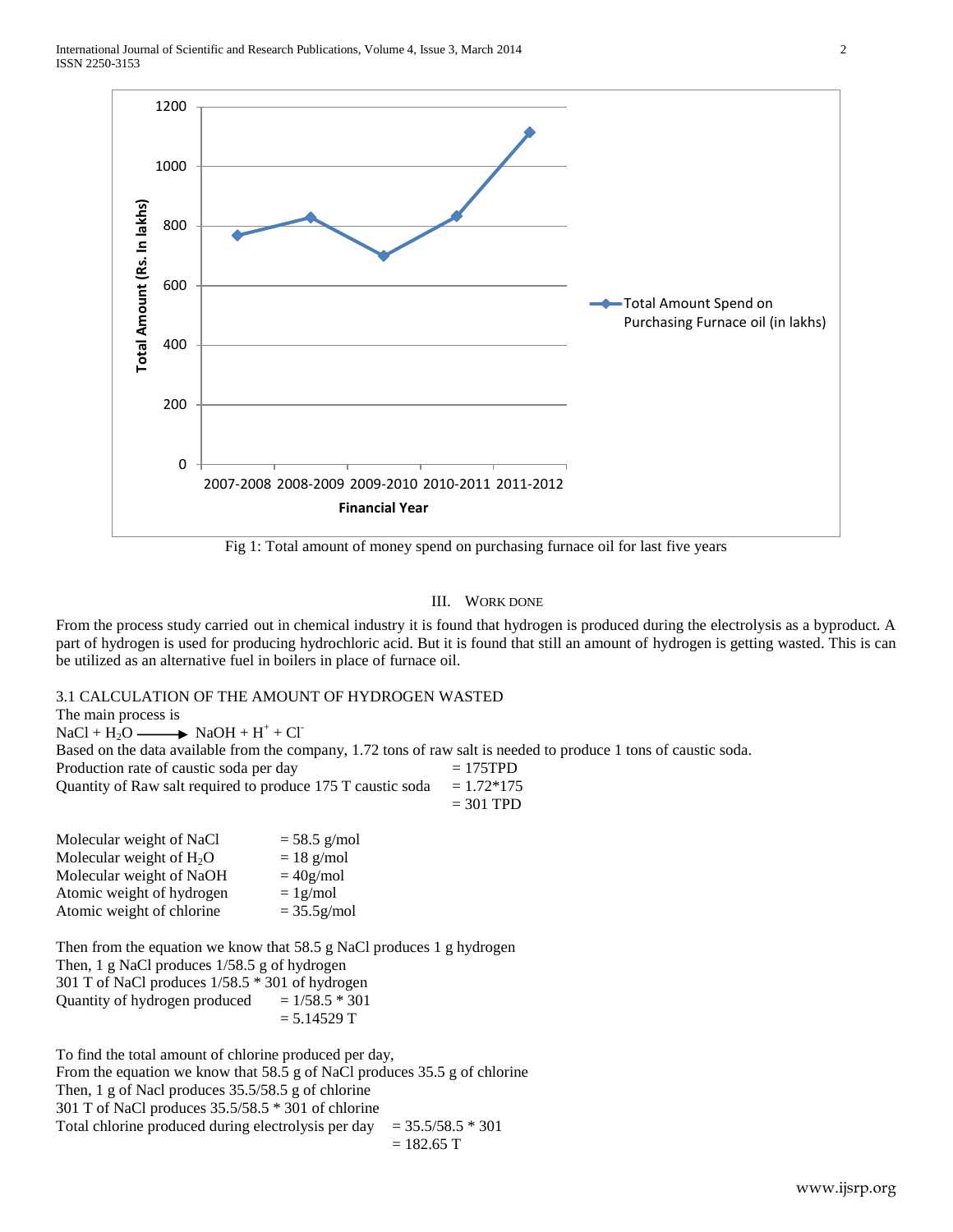In this 72T of chlorine is liquefied for sale Remaining Chlorine =  $182.65 - 72$  $= 110.65$  T This chlorine is utilized for producing HCl Hydrogen required for producing HCl  $H_2 + Cl_2 \longrightarrow 2HCl$ 35.5 g of chlorine using 1 g of hydrogen produces 36.5 g of HCl Therefore, 1 g chlorine requires 1/35.5 g of hydrogen 110.65 T chlorine requires 1/35.5 \* 110.65 T of hydrogen Amount of hydrogen required to produce HCl  $= 1/35.5 * 110.65$  $= 3.1169$  TPD Balance hydrogen  $=$  Total hydrogen produced – Hydrogen required to produce HCl  $= 5.14529 - 3.11690$  $= 2.02839$  TPD

Amount of hydrogen getting wasted annually (approximately 330 woking days in a calander year) = 2.02839 \* 330

 $= 669.3687$  T

669.3687 T of hydrogen is getting wasted annually during the shutdown. This hydrogen can be utilized as an alternative fuel in boilers for producing steam.

| 3.2 HYDROGEN AS FUEL                         |                                                                 |
|----------------------------------------------|-----------------------------------------------------------------|
| Gross calorific value (GCV) of hydrogen      | $= 141790$ KJ/Kg                                                |
| Balance hydrogen (annual)                    | $= 669.3687$ T                                                  |
| Energy from hydrogen                         | $=$ balance hydrogen $*$ GCV of hydrogen<br>$= 669368.7*141790$ |
|                                              | $= 94909787970$ KJ                                              |
| Unavailability of energy (less in energy)    | $= 141957639800 - 94909787970$                                  |
|                                              | $= 47047851830KJ$                                               |
| Corresponding amount of furnace oil required | $=$ less in energy/ calorific value of FO                       |
|                                              | $= 47047851830/41858$                                           |
|                                              | $=1123987.095$ Kg                                               |
|                                              | $=1123.987$ T                                                   |
| Amount of furnace oil saved per year         | $=$ 3391.41 - 1123.987                                          |
|                                              | $= 2267.423$ T                                                  |
| Total amount saved per year (money saving)   | $= 2267.423 * 32863.02$                                         |
|                                              | $=$ Rs. 74514367.4                                              |
| Percentage oil saving                        | $=(2267.423/3391.41)*100$                                       |
|                                              | $= 66.86\%$                                                     |

From the above calculation, we are able to determine that hydrogen alone cannot meet the need of steam production in boiler. Thus we need hydrogen and furnace oil as fuels at the same time. For this either existing boiler must be replaced or the burner system of the existing boiler must be replaced with a dual fuel burner. Replacing the entire boiler system is too costly. Replacement of burner system with a dual fuel burner system in which firing of furnace oil and hydrogen fuels are possible costs about approximately Rs8200000, which was far below when compared with profit achieved by this. But in coming years, based on the finance availability it is better to purchase a new boiler which can use multiple fuels in steam production. This work suggests the replacement of firing unit.

# 3.3 PAYBACK PERIOD

| Approximate cost of new fire injection unit (including installation and other miscellaneous cost) | $=$ Rs. 8200000 (82 lakh) |
|---------------------------------------------------------------------------------------------------|---------------------------|
| Amount saved annually by using hydrogen                                                           | $=$ Rs.74514367.4         |
| Payback Period (PBP)                                                                              | $= 8200000/74514367.4$    |
|                                                                                                   | $= 0.110$ year            |
|                                                                                                   | $= 0.110 * 365$           |
|                                                                                                   | $= 40.166$                |
|                                                                                                   | $= 41$ days.              |
|                                                                                                   |                           |